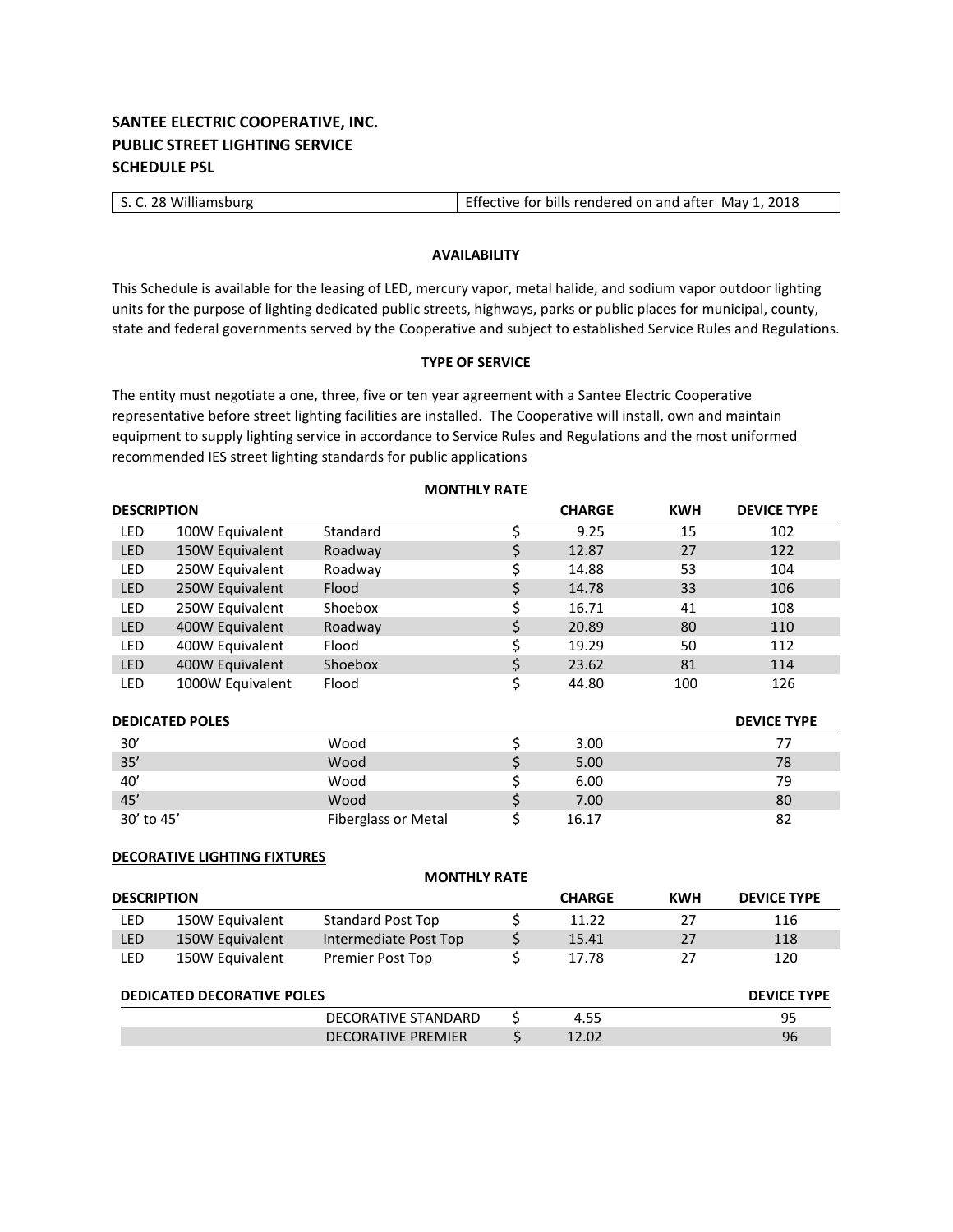# **Grandfathered Rates: Mercury Vapor, Sodium Vapor, Metal Halide Lighting Fixtures: not available for new installations.**

# **MONTHLY RATE**

| 12,000                                                             |                                                                      | Lumens Enclosed (150 Watt) (Metal Halide) <sup>13</sup>                       | \$                   | 12.87         |       | 63         |  |
|--------------------------------------------------------------------|----------------------------------------------------------------------|-------------------------------------------------------------------------------|----------------------|---------------|-------|------------|--|
| 30,000                                                             |                                                                      | Lumens Enclosed (320 Watt) (Metal Halide) <sup>13</sup>                       | \$                   | 19.58         |       | 121        |  |
| 30,000                                                             |                                                                      | Lumens Flood (320 Watt) (Metal Halide) <sup>13</sup>                          | \$                   | 18.25         |       | 121        |  |
| 30,000                                                             |                                                                      | Lumens Shoebox (320 Watt) (Metal Halide) $^{13}$                              | \$                   | 22.30         |       | 121        |  |
| 40,000                                                             |                                                                      | Lumens Enclosed (400Watt) (Metal Halide) <sup>13</sup>                        | \$                   | 22.64         |       | 165        |  |
| 40,000                                                             |                                                                      | Lumens Flood (400 Watt) (Metal Halide) <sup>13</sup>                          | \$                   | 21.51         |       | 165        |  |
| 40,000                                                             |                                                                      | Lumens Shoebox (400 Watt) (Metal Halide) <sup>13</sup>                        | \$                   | 25.36         |       | 165        |  |
|                                                                    |                                                                      | 40,000 Lumens Mongoose (400 Watt) (Metal Halide) <sup>13</sup>                | \$                   | 24.80         |       | 165        |  |
|                                                                    |                                                                      | 78,000 Lumens Flood (750 Watt) (Metal Halide) <sup>13</sup>                   | \$                   | 39.96         |       | 295        |  |
|                                                                    |                                                                      | 110,000 Lumens Flood (1000 Watt) (Metal Halide) <sup>13</sup>                 | \$                   | 44.80         |       | 385        |  |
|                                                                    |                                                                      |                                                                               |                      |               |       |            |  |
| <b>SIZE AND DESCRIPTION</b>                                        |                                                                      |                                                                               |                      | <b>CHARGE</b> |       | <b>KWH</b> |  |
|                                                                    |                                                                      |                                                                               |                      |               |       |            |  |
|                                                                    |                                                                      |                                                                               |                      |               |       |            |  |
| 9,500                                                              |                                                                      | Lumens Semi-enclosed (100 Watt) (Sodium Vapor) <sup>13</sup> \$               |                      | 9.25          |       | 43         |  |
| 9,500                                                              |                                                                      | Lumens Enclosed (100 Watt) (Sodium Vapor) <sup>13</sup>                       | \$                   | 10.12         |       | 43         |  |
| 9,500                                                              |                                                                      | Lumens Flood (100 Watt) (Sodium Vapor) <sup>13</sup>                          | \$                   | 9.84          |       | 43         |  |
| 9,500                                                              |                                                                      | Lumens Shoebox (100 Watt) (Sodium Vapor) <sup>13</sup>                        | \$                   | 11.24         |       | 43         |  |
| 27,500                                                             |                                                                      | Lumens Enclosed (250 Watt) (Sodium Vapor) <sup>13</sup>                       | \$                   | 14.88         |       | 105        |  |
| 27,500                                                             |                                                                      | Lumens Flood (250 Watt) (Sodium Vapor) <sup>13</sup>                          | \$                   | 14.78         |       | 105        |  |
| 27,500                                                             |                                                                      | Lumens Shoebox (250 Watt) (Sodium Vapor) <sup>13</sup>                        | \$                   | 16.71         |       | 105        |  |
| 50,000                                                             |                                                                      | Lumens Enclosed (400 Watt) (Sodium Vapor) <sup>13</sup>                       | \$                   | 20.89         |       | 165        |  |
| 50,000                                                             |                                                                      | Lumens Flood (400 Watt) (Sodium Vapor) <sup>13</sup>                          | \$                   | 19.29         |       | 165        |  |
| 50,000                                                             |                                                                      | Lumens Shoebox (400 Watt) (Sodium Vapor) <sup>13</sup>                        | \$                   | 23.62         |       | 165        |  |
| 50,000                                                             |                                                                      | Lumens Mongoose (400 Watt) (Sodium Vapor) <sup>13</sup>                       | \$                   | 22.78         |       | 165        |  |
|                                                                    |                                                                      |                                                                               |                      |               |       |            |  |
| <b>SIZE AND DESCRIPTION</b>                                        |                                                                      |                                                                               |                      |               |       |            |  |
| 7,500                                                              |                                                                      | Lumens Semi-enclosed (175 Watt)                                               |                      |               |       |            |  |
|                                                                    |                                                                      | (Mercury Vapor) (Wood Pole) <sup>13</sup>                                     | \$                   | 11.29         |       | 74         |  |
| 7,500                                                              |                                                                      | Lumens Standard Post Top (175 Watt)                                           |                      |               |       |            |  |
|                                                                    |                                                                      | (Mercury Vapor) (Fiberglass Pole) <sup>13</sup>                               | \$                   | 15.54         |       | 74         |  |
|                                                                    |                                                                      |                                                                               |                      |               |       |            |  |
|                                                                    |                                                                      |                                                                               |                      |               |       |            |  |
| <b>DECORATIVE LIGHTING FIXTURES</b><br><b>SIZE AND DESCRIPTION</b> |                                                                      |                                                                               |                      |               |       |            |  |
|                                                                    |                                                                      |                                                                               |                      |               |       |            |  |
|                                                                    |                                                                      | 12,000 Lumens Standard Post Top (150 Watt) (Metal Halide) <sup>13</sup>       |                      | \$            | 12.87 | 63         |  |
|                                                                    |                                                                      | 12,000 Lumens Intermediate Post Top (150Watt) (Metal Halide) <sup>13</sup> \$ |                      |               | 17.06 | 63         |  |
| 12,000                                                             |                                                                      | Lumens Premier Post Top (150 Watt) (Metal Halide) <sup>13</sup>               |                      | \$            | 19.43 | 63         |  |
|                                                                    |                                                                      |                                                                               |                      |               |       |            |  |
| <b>SIZE AND DESCRIPTION</b>                                        |                                                                      |                                                                               |                      |               |       |            |  |
| 9,500                                                              |                                                                      | Lumens Standard Post Top (100 Watt) (Sodium Vapor) <sup>13</sup>              |                      | \$            | 9.14  | 43         |  |
| 9,500                                                              | Lumens Intermediate Post Top (100 Watt) (Sodium Vapor) <sup>13</sup> |                                                                               | $\boldsymbol{\zeta}$ | 13.33         | 43    |            |  |
| 9,500                                                              |                                                                      | Lumens Premier Post Top (100 Watt) (Sodium Vapor) <sup>13</sup>               |                      | \$            | 15.70 | 43         |  |
|                                                                    |                                                                      |                                                                               |                      |               |       |            |  |